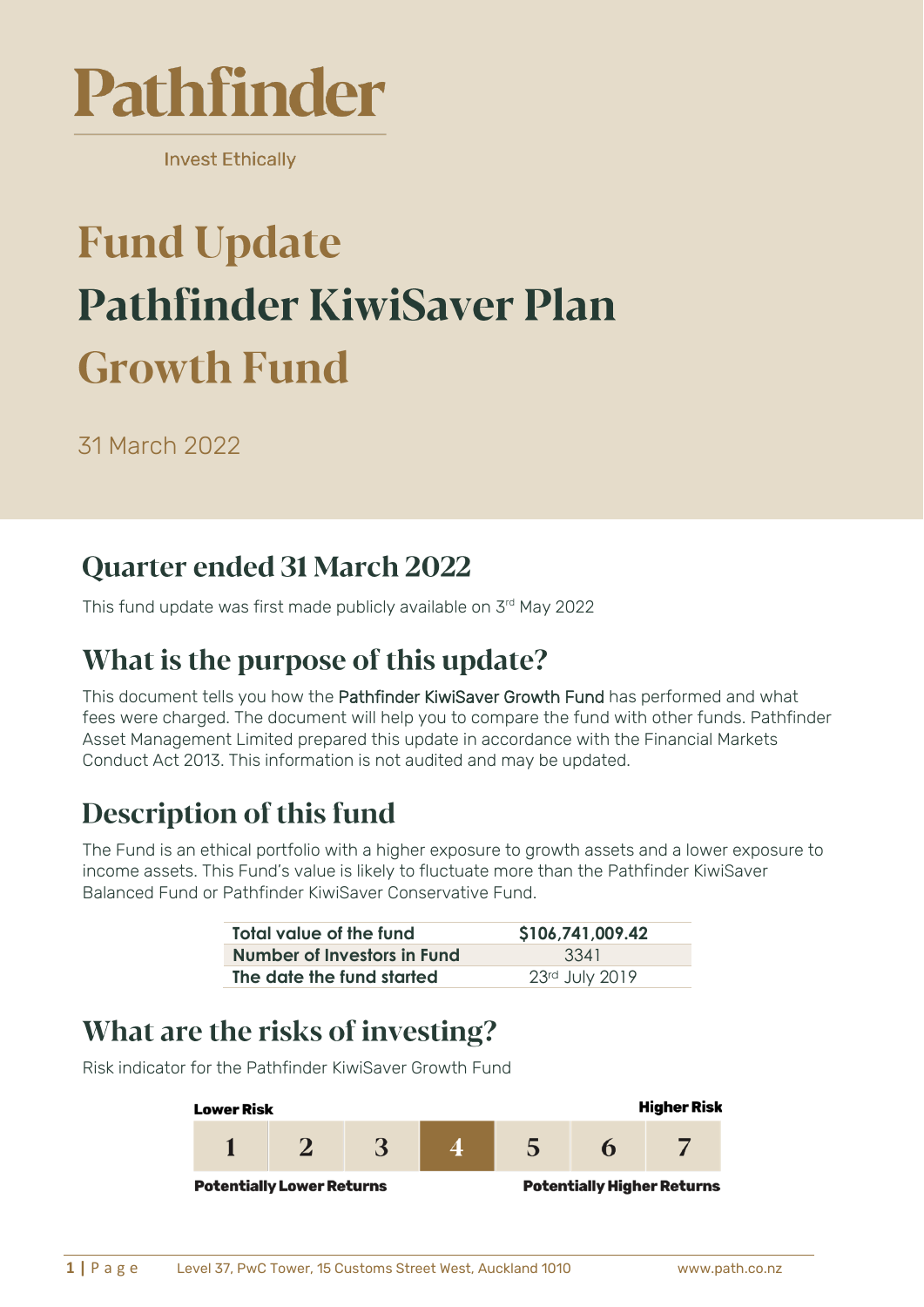The risk indicator is rated from 1 (low) to 7 (high). The rating reflects how much the value of the fund's assets goes up and down. A higher risk generally means higher potential returns over time, but more ups and downs along the way.

To help you clarify your own attitude to risk, you can seek financial advice or work out your risk profile at [www.sorted.org.nz/tools/investor-kickstarter.](http://www.sorted.org.nz/tools/investor-kickstarter)

Note that even the lowest category does not mean a risk-free investment, and there are other risks that are not captured by this rating.

This risk indicator is not a guarantee of a fund's future performance. The risk indicator is based on the returns data for the last 5 years to 31 March 2022. While risk indicators are usually relatively stable, they do shift from time to time. The risk indicator will continue to be updated in future fund updates.

See the Product Disclosure Statement (PDS) for more information about the risks associated with investing in this fund.

Also, see *Note 1* for information on the risk indicator calculation.

#### How has the fund performed?

|                                               | Past Year |
|-----------------------------------------------|-----------|
| <b>Annual Return</b>                          | 6.20%     |
| (after deductions for charges and tax)        |           |
| <b>Annual Return</b>                          | 6 79%     |
| (after deductions for charges but before tax) |           |
| Market index annual return                    | 667%      |
| (reflects no deductions for charges and tax)  |           |

The Market Index is the Morningstar® Target Allocation Index<sup>™</sup>: Growth Multisector for New Zealand, non-New Zealand Fixed Interest 100% hedged to NZD. The index is gross of dividends and tax except for International Equities and International Listed Properties, which are gross of dividends after deducting the tax withheld.

The market index changed on 1 December 2021. The previous index was a weighted composite benchmark index as described in the Fund Update ("How has the fund performed") for the quarter ended 30 September 2021. The new index is independently administered and widely used to compare funds in New Zealand. The manager also considers that the new market index is more appropriate for measuring changes in the market in relation to returns on the assets that the Fund invests in. As a result, the market index annual return is calculated using the previous market index for the period since Fund inception to 30 November 2021 and the new market index from December 2021.

Additional information about the index is available on the offer register at [www.business.govt.nz/disclose](http://www.business.govt.nz/disclose) (search Offers, using Offer OFR12680, Documents, Other Material Information).

#### Annual return graph 40% 34.53% 34.13% 30% 20% 13.44% 11.42% 6.20% 6.67% 10%  $0\%$  $\frac{1}{2}$   $\frac{1}{2}$  Fund Market index Inception to Mar-22 Year to Mar-21

This shows the return after fund charges and tax for each year ending 31 March since the fund started. The last bar shows the average annual return since the fund started, up to 31 March 2022.

Important: this does not tell you how the fund will perform in the future.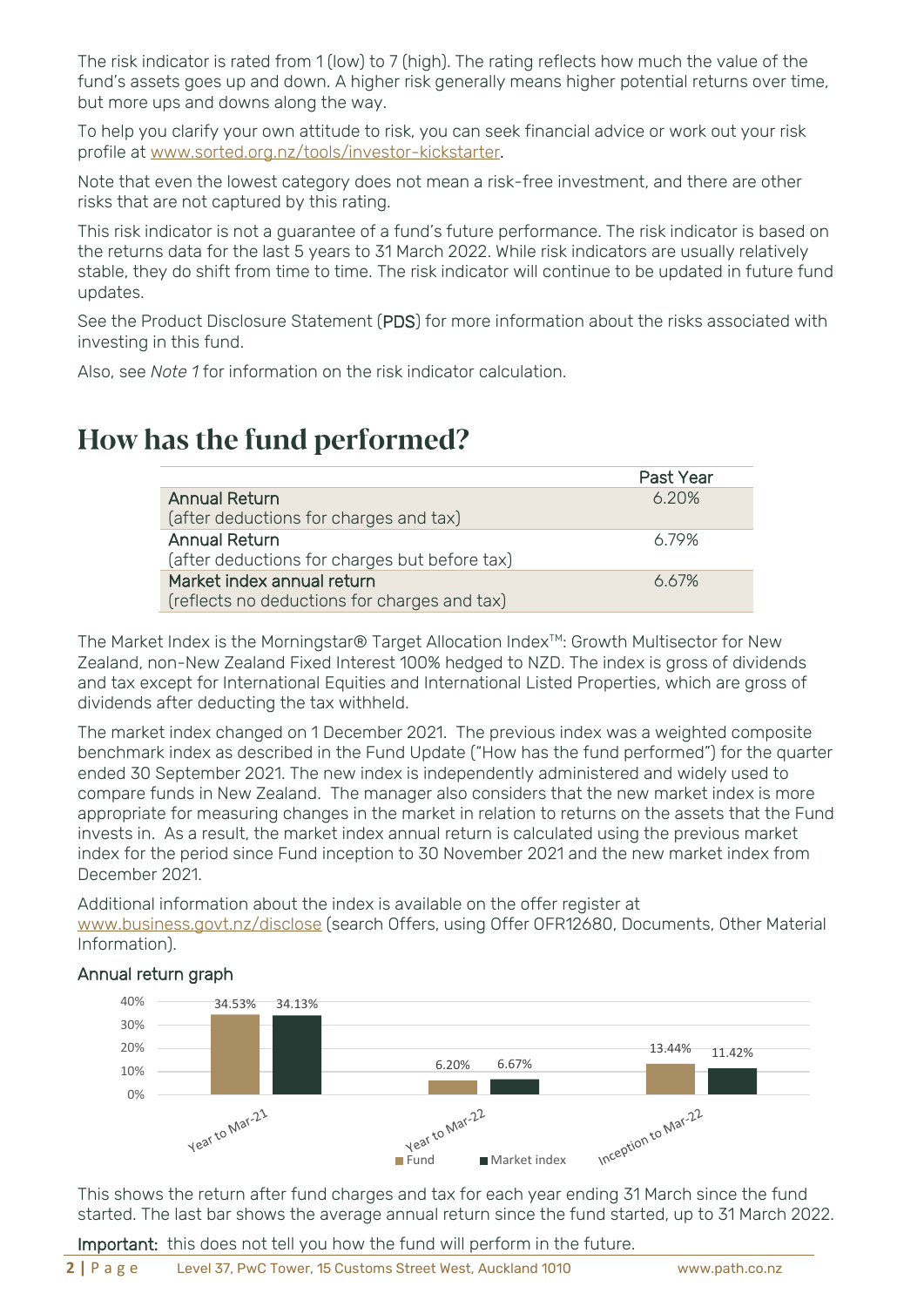Returns in this update are after tax at the highest prescribed investor rate (PIR) of tax for an individual New Zealand resident. Your tax may be lower.

### What fees are investors charged?

Investors in the Pathfinder KiwiSaver Growth Fund are charged fund charges. In the year to 31 March 2021 these were:

|                                                                  | % of net asset<br>value       |
|------------------------------------------------------------------|-------------------------------|
| Total fund charges*                                              | 1.29%                         |
| Which are made up of:                                            |                               |
| <b>Total management and administration charges</b><br>Including: | 1.29%                         |
| Manager basic fee                                                | 1.25%                         |
| Other management and administration expenses                     | 0.04%                         |
| <b>Other Charges</b>                                             |                               |
| Administration and member fees                                   | \$27 per investor<br>per year |

\*All amounts exclude any applicable GST

Performance Fees and Individual action fees: There are no performance fees or individual action fees.

Small differences in fees and charges can have a big impact on your investment over the long term.

### **Example of how this applies to an investor**

Tara had \$10,000 in the fund at the start of the year and did not make any further contributions. At the end of the year, Tara received a return after fund charges were deducted of \$679 (that is 6.79% of her initial \$10,000). Tara also paid \$27 in other charges. This gives Tara a total return after fees, charges and tax of \$593 for the year.

### What does the fund invest in?

This shows the type of assets that the fund invests in.

#### Actual investment mix<sup>2</sup>

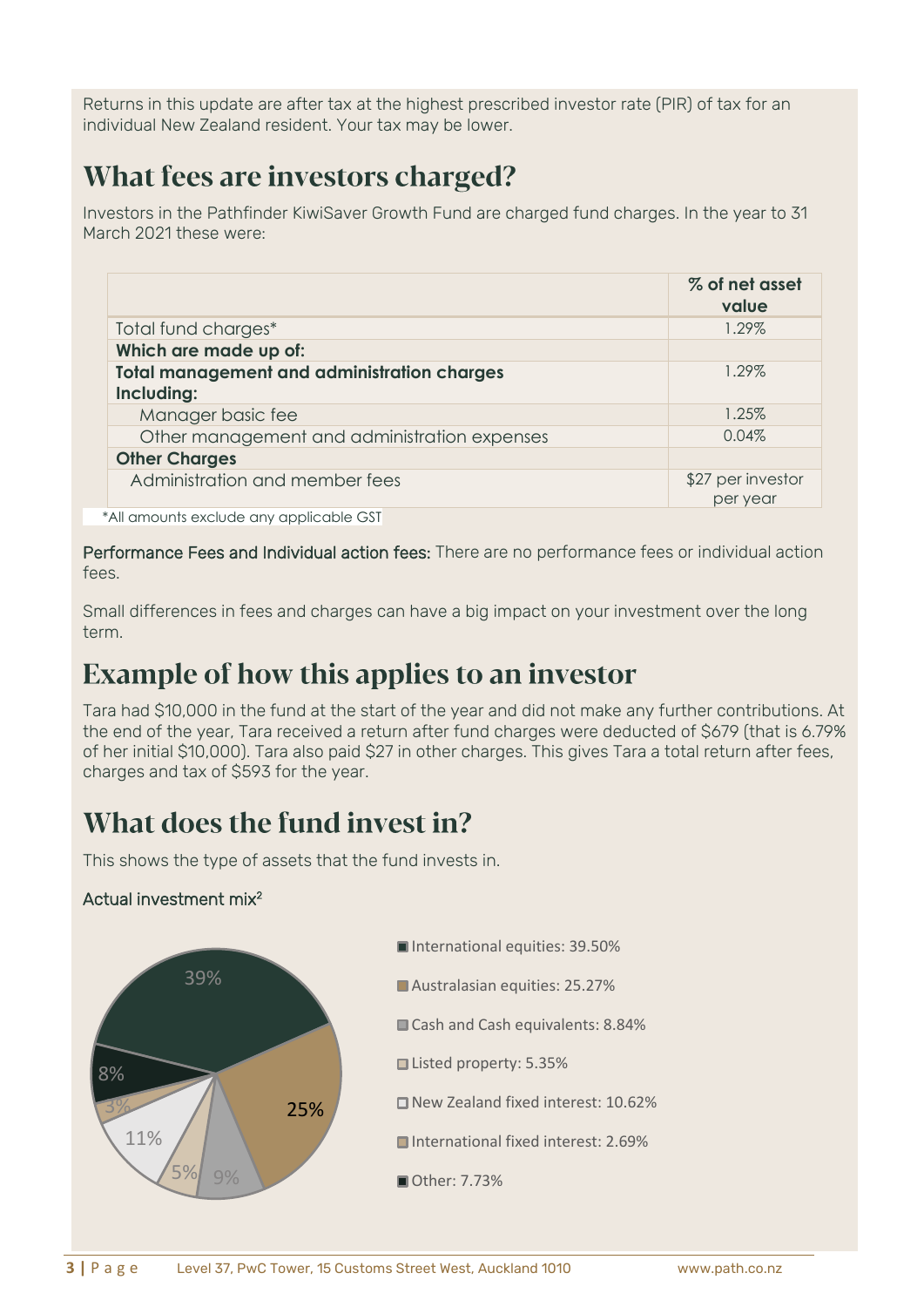#### Target investment mix

| <b>Cash and cash equivalents</b> | $8.7\%$ |
|----------------------------------|---------|
| <b>NZ Fixed Interest</b>         | 7.2%    |
| International Fixed Interest     | 9.2%    |
| <b>Australasian Equities</b>     | 22.5%   |
| <b>International Equities</b>    | 41.4%   |
| <b>Listed Property</b>           | 6.0%    |
| Other                            | 5.0%    |

## **Top 10 investments**

|                | Name                                  | Percenta<br>ge of<br>fund net<br>assets | <b>Type</b>                | Country   | <b>Credit</b><br>Rating |
|----------------|---------------------------------------|-----------------------------------------|----------------------------|-----------|-------------------------|
| 1              | Cash at Bank - NZD - ANZ              | 6.72%                                   | Cash and cash equivalents  | <b>NZ</b> | AA-                     |
| $\overline{2}$ | Westpac Term Deposit to<br>09/02/2023 | 4.09%                                   | New Zealand fixed interest | NZ        | AA-                     |
| $\overline{3}$ | Microsoft Corporation                 | 1.96%                                   | International equities     | US.       | N/A                     |
| $\overline{4}$ | CORT to 21/03/2026                    | 1.59%                                   | New Zealand fixed interest | <b>NZ</b> | Unrated                 |
| 5              | Asml Holding Nv                       | 1.56%                                   | International equities     | <b>NL</b> | N/A                     |
| 6              | Infratil Ltd                          | 1.55%                                   | Australasian equities      | <b>NZ</b> | N/A                     |
| $\overline{7}$ | <b>Sharesies Limited</b>              | 1.52%                                   | Other (private equity)     | <b>NZ</b> | N/A                     |
| 8              | <b>NEXTDC Ltd</b>                     | 1.49%                                   | Listed property            | AU        | N/A                     |
| 9              | Telstra Corp Ltd                      | 1.49%                                   | Australasian equities      | AU        | N/A                     |
| 10             | National Australia Bank Ltd           | 1.47%                                   | Australasian equities      | AU        | N/A                     |

The top 10 investments make up 23.45% of the net asset value of the fund.

*Currency hedging:* Changes in the value of the NZ dollar relative to other currencies can have a big impact on your investment over the long term. The target currency hedging is 0% of non-NZD equity exposure and 100% of non-NZD fixed interest exposure (actual hedging level at 31 March 2022 was 49.05% of the foreign currency exposure (this will change over time)). Total unhedged foreign exposure is 28.64% of the net asset value of the Fund at 31 March 2022 (this will change over time).